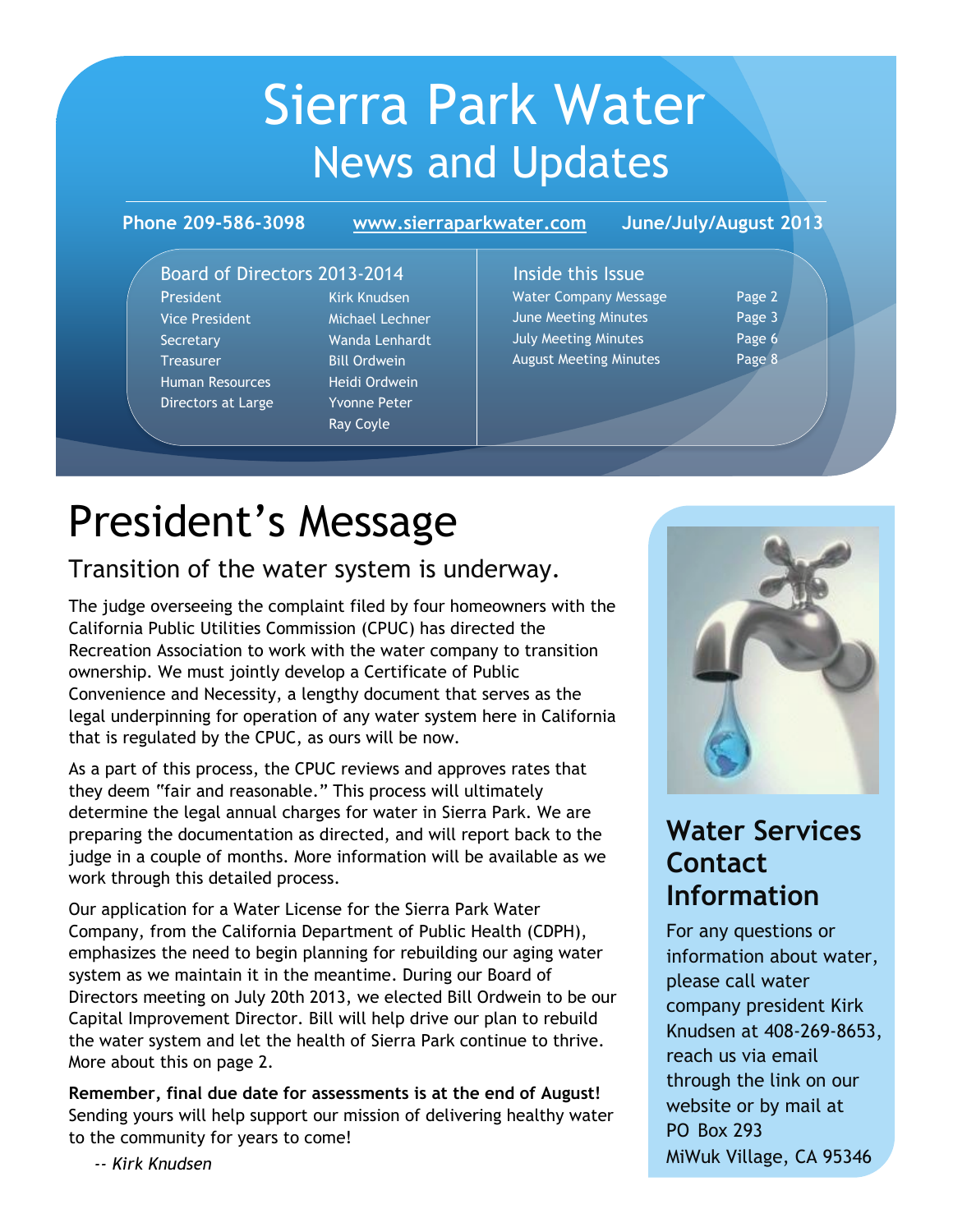## *Thoughts from the Water Company…*

## Clean healthy water is essential for life.

In life we take the simplest things for granted. We focus our time on work, our families and the tasks of everyday life. We don't often think much about our need for clean water and its underlying infrastructure that supports us.

But changes are coming. It's apparent from our discussions with State Regulators that it's time to upgrade the water system that has nourished us for the last 50+ years here at Sierra Park. **We must begin planning now to rebuild the park water system and meet future state requirements.**

Our community is one of several small communities in our area, and likewise, our water company is also small. The responsibility to maintain and upgrade our system falls only to us, the 360 owners of Sierra Park. As the water system continues to age the likelihood of expensive repairs increases, and potential fines we've



been warned of would mean unwelcome increases to our budget. Some residents have already expressed their concern regarding the annual water company assessment. Believe me, we are struggling to come up with a budget that meets the State's future requirements but does not inflict too much pain on our residents' wallets. Might it have been wise to begin preparing for this 10+ years ago? Probably so. Can we afford to put this off for another 10+ years? No.

All residents are welcome to review our budget and suggest improvements. Due to ongoing legal battles the cost of our legal fees, water-engineering consulting fees and insurance has increased. We hope to reduce these costs as issues are resolved, so that the dollars we are now spending for legal and consulting invoices can be put toward rebuilding the water system where the money will be better spent.

The beauty of the park is a GIFT. The aquifer that lies 400+ feet below our community is a GIFT. The water that it supplies and nourishes our bodies and souls is a GIFT. The water system with its pipelines and water tanks has been a GIFT for the last 50+ years. Now it is our responsibility to give back, to rebuild the water system that supports us, so it can sustain and nourish us into the future.

## Upcoming Water Newsletter Schedule:

Typically this newsletter will be published quarterly. However, since much is happening with water in the Park during the transition period, we wanted to give you information sooner.

We will make our filing with the CPUC within the next two months, and plan to give you another update at that time. The budget report for August is being reviewed by the Board and will be included in that issue, as well. After this next big milestone is complete, we will resume the normal quarterly publication schedule.

## Assessment were due August 31<sup>st</sup>!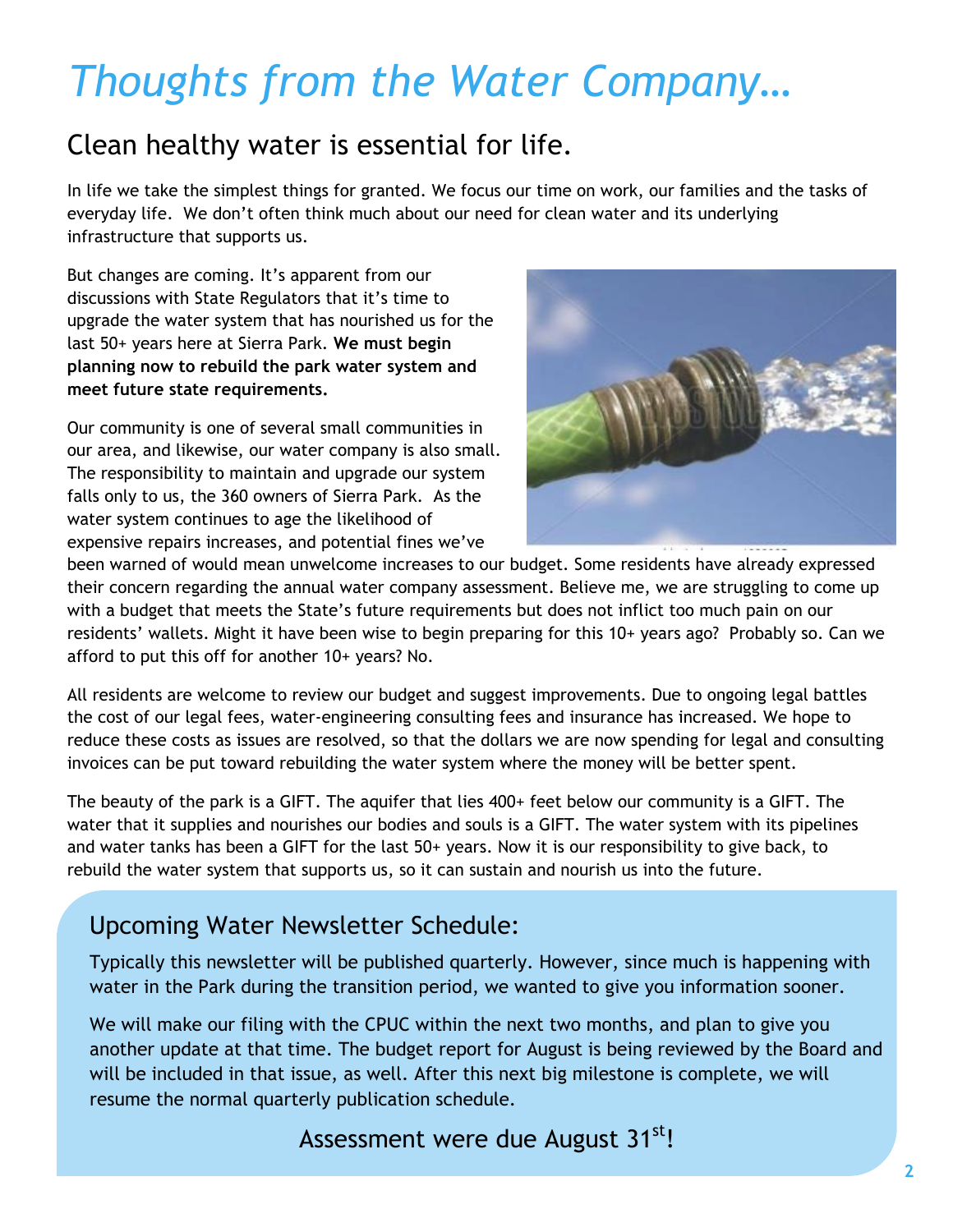

## Sierra Park Water Company Board of Directors Meeting Minutes for June 15, 2013

The meeting was called to order at 8:39 by President Knudsen. Board members present:

Kirk Knudsen Michael Lechner Heidi Ordwein Yvonne Peter Ray Coyle Wanda Lenhardt

**INVOCATION:** Kirk read a poem to begin the meeting with.

#### **SHAREHOLDERS PRESENT:**

Mark Higgins, Ed Lesnornicz, John Morgenroth, John Coate, Maynard Wollen, Richard Barueti, Bill Ordwein, Ron Hawke, Del Wallis, David Tuly, Alexia Tuley, Robert Cesena, Shawn Velayas, & Clair Velayas

#### **CORRESPONDENCE**

- **Email: The following emails were received:**
	- **1.** Alice Markham Questions regarding water assessment reply sent.
	- **2.** Judy Brown confirmation of merged lots. Reply sent further confirmation needed. Del Wallace said that that lot merger will be in the minutes from the annual meeting that are coming out soon.
	- 3. Email has been received requesting information about why the water assessments are so high. There was further discussion about the water assessments, which included the following:
		- A. Why do part timers pay as much as full timers? Michael Lechner and Kirk Knudson both explained that much thought has gone into the budget for the 2013/2014 fiscal year. We have had to budget for legal fees, high insurance costs, and additional fees to pay for consultants to assist us in getting started with the CPUC and Public Health Department.
		- B. Concern was expressed about paying \$90,000 to the OFSRA for the leasing of the land the pipes and tanks are on. Michael Lechner clarified that the OFSRA does not receive that amount of money. The money paid for easements is paid to the Sierra Park Services Corporation which is then incorporated into their budget.
		- C. Concern was expressed regarding the amount of the assessment and the fact that those who use their cabins part time would pay the same as those who live in the Park full time.
		- D. One member stated that he felt the fees were too low. He explained that when they built their place he was amazed that there was no connection fee. Further discussion followed comparing the water costs of those who live in the valley to the costs in the Park. Michael Lechner explained that the majority of the water costs are from fixed costs such as the easements and the administrative costs. Those costs are shared by everyone, equally. The actual costs of the water include the cost of the electricity and the testing of the water, and those costs are snared by everyone who has structures on their property. That cost is less than \$100 a year.
		- E. A question was asked about whether costs would go down in years to come. Kirk shared that the information he has received is that we are paying less than we should be to support the system. If there is a surplus of money at the end of the year the shareholders will decide what to do with that surplus. Del Wallace shared that in the history of the park money has always gone back into the next year's budget.
		- F. It was requested that the information from this discussion be shared with all property owners to alleviate negative emails and letters.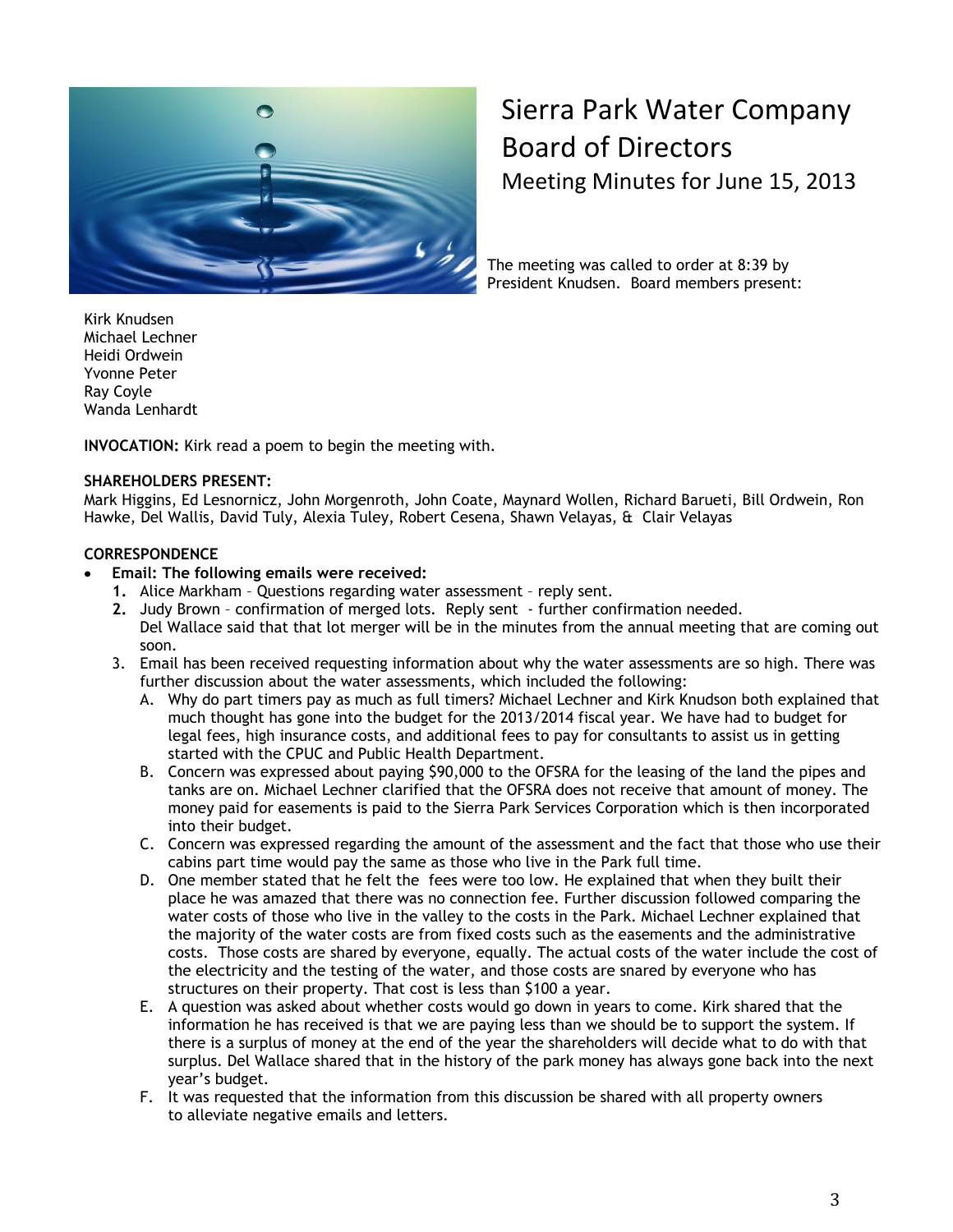- G. One person in the meeting asked how water could be provided with the CPUC's process with OFSRA not yet completed. It was explained that the CPUC is involved with us and will assist in setting the water rates we will operate with.
- 4. There have been two requests for bylaws, one from Paul Slakey and one from Ed Lesnowicz. A reply was sent.
- 5. Two new letters Ray read.

MINUTES OF BOARD MEETING OF: Minutes of the May 26<sup>th</sup> 2013 meeting have not been reviewed by board members and therefore are not ready for Board of Directors' approval. Once approved, they will be available to shareholders.

**WATER OPERATOR REPORT:** Mark Higgins reported that everything is going on schedule. There are currently no breaks and no imminent problems.

#### **DIRECTOR REPORTS:**

President – Kirk Knudsen – Kirk has been working on the Conditional Operating Permit and (TMF} update. There is a TMF meeting on Monday. Kirk is hopeful the process will go smoothly. The packet of completed paperwork is large and contains procedures, an emergency plan, cleaning tanks, budgets, information regarding policies and procedures and daily operations.

Vice President – Michael Lechner - none

Treasurer – Ray Coyle – There has been \$5800.00 in assessments collected. The OFSRA is going to advance the Water Company money to assist in paying bills during this transition time. Del Wallace requested advance notice regarding how much money needs to be transferred.

Secretary – Wanda Lenhardt - As of the Organizational Meeting we had 51 Shares of stock sold. A share of stock was brought in to show what they will look like. Shares should be brought to the next board meeting for signatures. Emails have been received and answered as quickly as possible.

Human Resources – Heidi Ordwein. The Water Company has two employees, one full time and one part time. Heidi has obtained W4s and other documents needed for the employees. The timecard format has been revised, which will be more efficient in tracking how much time is being allotted to each corporation. Benefit agreements have been given to Mark and Carlson Accounting Office. Mark's vacation has been verified. Heidi presented a report that is 18 pages long. She is working on a 401k/IRA which will be set up. Money for benefits has been allocated. Mark is the caretaker, not a general manager. Mark is a full time employee of the Water Company. He provides services to the Sierra Park Services Corporation, which then pays the Water Company. Having a caretaker employed by one company provides a savings as compared with the costs associated with having a part time caretaker employed by each corporation.

**OLD BUSINESS:** There is no old business for this meeting.

#### **NEW BUSINESS:**

- 1. Motion: Michael. Property owners will be allowed to attend board of director's meeting for three months. After that time non-shareholders will only be allowed to attend the initial portion of the meeting. After that only shareholders can stay. Ray seconded the motion, which was then carried unanimously.
- 2. Needs relating to TMF Kirk explained that TMF is requiring that we obtain clear policies about how we will deal with the following:
	- Nonpayment of water charges
	- Unauthorized use of water
	- Complaint responses
	- In order to meet all the requirements needed with the TMF Assessment, the following tasks needed to be completed. Golden State Survey and Engineering has provided the following proposal for services:
		- 1. Provide a map of water valve locations determined during the Road Inventory Survey with a Latitude, Longitude and elevation for each valve. The cost of this process is estimated to be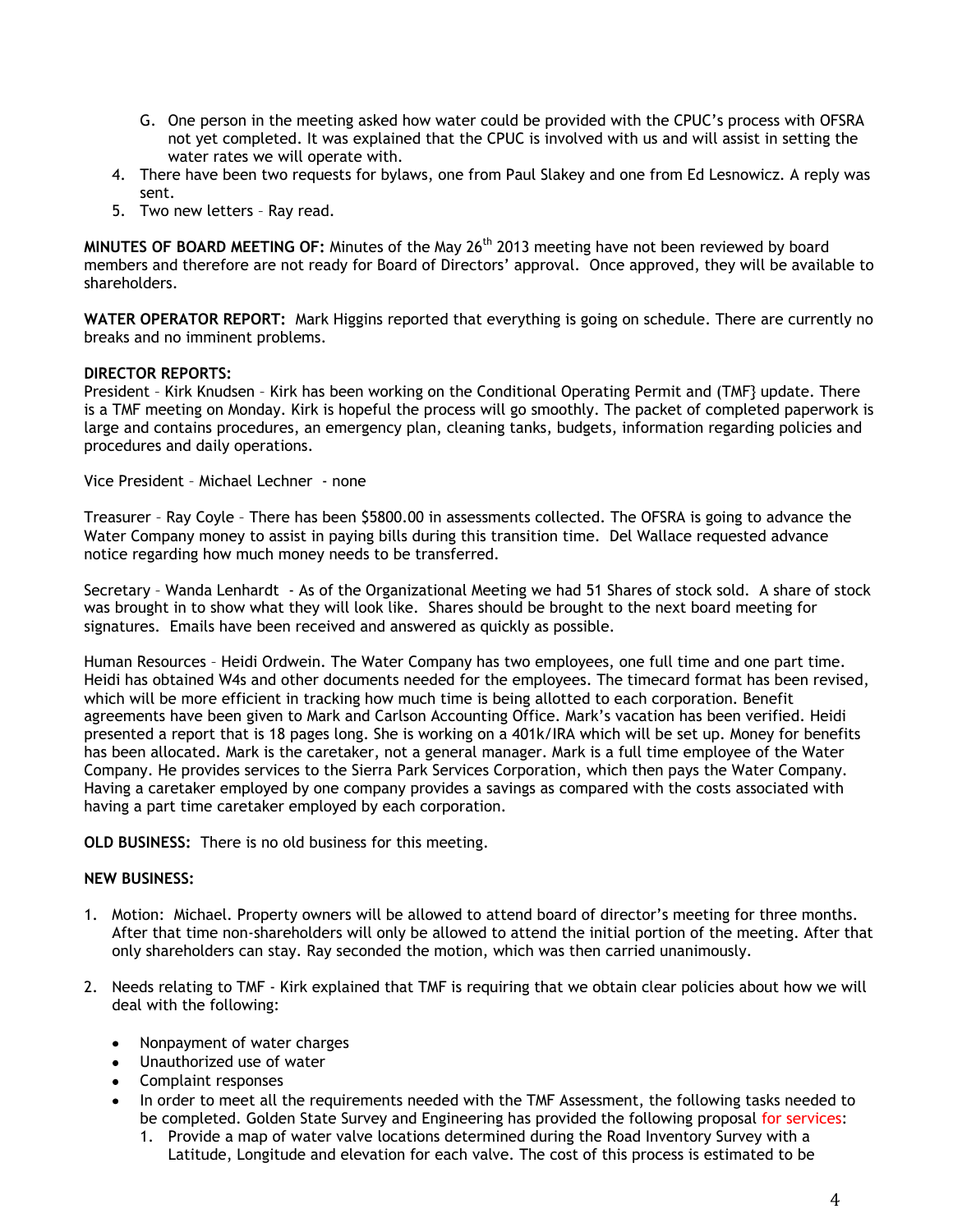\$990. Yvonne Peter made a motion to pay between \$990 and \$1,100 to pay for the Survey. Ray Coyle seconded the motion, which was then carried unanimously.

- 2. Determine the best solution for providing for future location of water valves by a hand held GPS device with pre-loaded values for each valve. The idea being that an operator could use the hand held GPS device with the location map described above to locate valves during an emergency. The estimated cost of this device is \$900. This will provide the water valve location data pre-loaded and ready to go, including testing in real time. Yvonne made a motion to pay \$900 to cover the expense of this system. Ray Coyle seconded the motion, which was then carried unanimously.
- 3. Provide legal descriptions necessary for the RA to convey ownership to the SPWC for all water infrastructure within the limits of the service area.
	- a. Provide legal descriptions for easements to the water tanks and access roads from the RA to the SPWC. Estimate is \$1,550. Yvonne Peter made a motion for legal descriptions necessary for the RA to convey ownership to the SPWC for all water infrastructure within the limits of the service area, to include easements to the water tanks and access roads, be obtained and are not to exceed \$1,550.00. Ray Coyle seconded the motion, which was unanimously carried.
	- b. Provide legal descriptions for easements to all water infrastructure within the service area from the SPSC to the SPWC. The estimated cost for this was between \$4,800 and \$6,500. Yvonne Peter made a motion to pay for the legal descriptions for easements to all water infrastructure within the service area from the SPSC to the SPWC, the cost for which is not to exceed \$6500. Ray Coyle seconded the motion, which was then carried unanimously.
- 3. Employee Communication
	- Upgraded internet access for Water Operator is being requested. In open discussed it was determined that we need to figure out the best mode of communication between the Water Operator and the BOD.
- 4. Michael made a motion that the policies and procedures for lot mergers and board of directors' responsibilities and budget approval levels be approved. Yvonne Peter seconded the motion, which was then unanimously carried.

Closure – The board then moved to Executive Session to discuss personnel matters. Stocks were made available for purchase just prior to the commencing of executive session.

The meeting officially ended at 11:30am with no one present from the community. There were no matters voted on in executive session.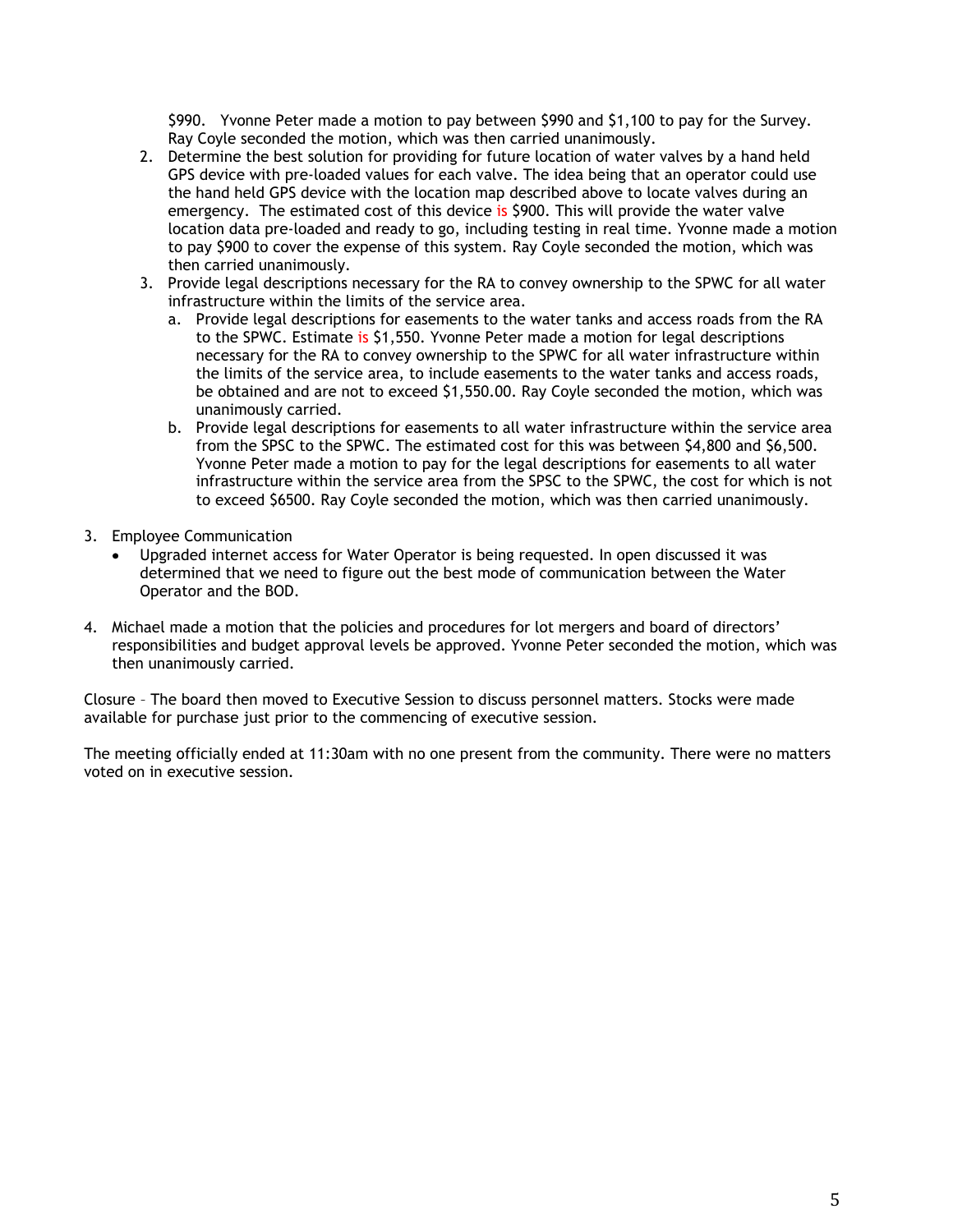

## Sierra Park Water Company Board of Directors Meeting Minutes for July 20, 2013

The meeting was called to order at 8:33 by President Knudsen. Board members present:

Kirk Knudsen Michael Lechner Heidi Ordwein Yvonne Peter Ray Coyle Wanda Lenhardt

**INVOCATION:** Kirk Knudsen opened the meeting.

#### **PRESENT:**

John Bruggeman and Bill Ordwein

**MINUTES OF BOARD MEETINGS:** Minutes taken from the May 26<sup>th</sup> 2013 Organizational Meeting have been completed and are ready for Board of Directors' approval. Michael Lechner moved for the minutes from the Organizational Meeting to be approved, Ray Coyle seconded the motion, which was carried unanimously. Minutes from the June 15<sup>th</sup> Board of Directors Meeting are complete and have been provided to the board members for review. Michael Lechner moved to approve the minutes; Ray Coyle seconded the motion that was then unanimously approved.

**NOMINATE AND ELECT CAPITAL IMPROVEMENT DIRECTOR:** Kirk reported that we have obtained a temporary water permit through the Public Health Department (CDPH). We will have to show we can take care of the water system. The CPUC focuses on the cost of the water and CPDH focuses on the quality of the water, wanting it to be safe. It is very important that we meet the criteria established by both governmental agencies. Kirk Knudsen discussed some of the capital improvements that will be needed to sustain our water system. Water meters will be required by the year 2025. Our water system is very old and we will need to replace piping when we hook up to the meters. We need to have a board member appointed to look into how we can most effectively create and prepare for the Capital Improvement Plan that will be required by the CPUC and the Public Health Department.

Yvonne Peter made a motion to nominate Bill Ordwein to the Board of Directors to be a Capital Improvement Director. Michael Lechner seconded the motion, which was then approved unanimously. Bill accepted the appointment to the board. Bill will be in charge of creating a Capital Improvement Plan that will meet the requirements of the CPUC and the Public Health Department.

#### **CORRESPONDENCE**

**Email: The following correspondences were received:**

Wanda Lenhardt reported that there were seven address updates and one property owner misplaced their shareholder certificate and needed a replacement. One correspondence was received informing the Sierra Park Water Company that the sender no longer owned their property. Two correspondences were received stating that assessments were too high. Two correspondences were received indicating that they were being charged for a developed lot when their lots had no structures on them.

Michael Lechner reported that Daryl and Pat Clark have purchased a lot that joins their existing lot. The lot was developed at one time but the cabin on it was removed years ago. The Clarks are requesting the water bill be adjusted to the level of an undeveloped lot. The Board of Directors agreed to bill this as an undeveloped lot.

Joyce Ashton contacted Michael Lechner and praised Mark Higgins for the professional way he handled the last water breaks. She said she is on a fixed income and would appreciate the water bills remaining as low as possible.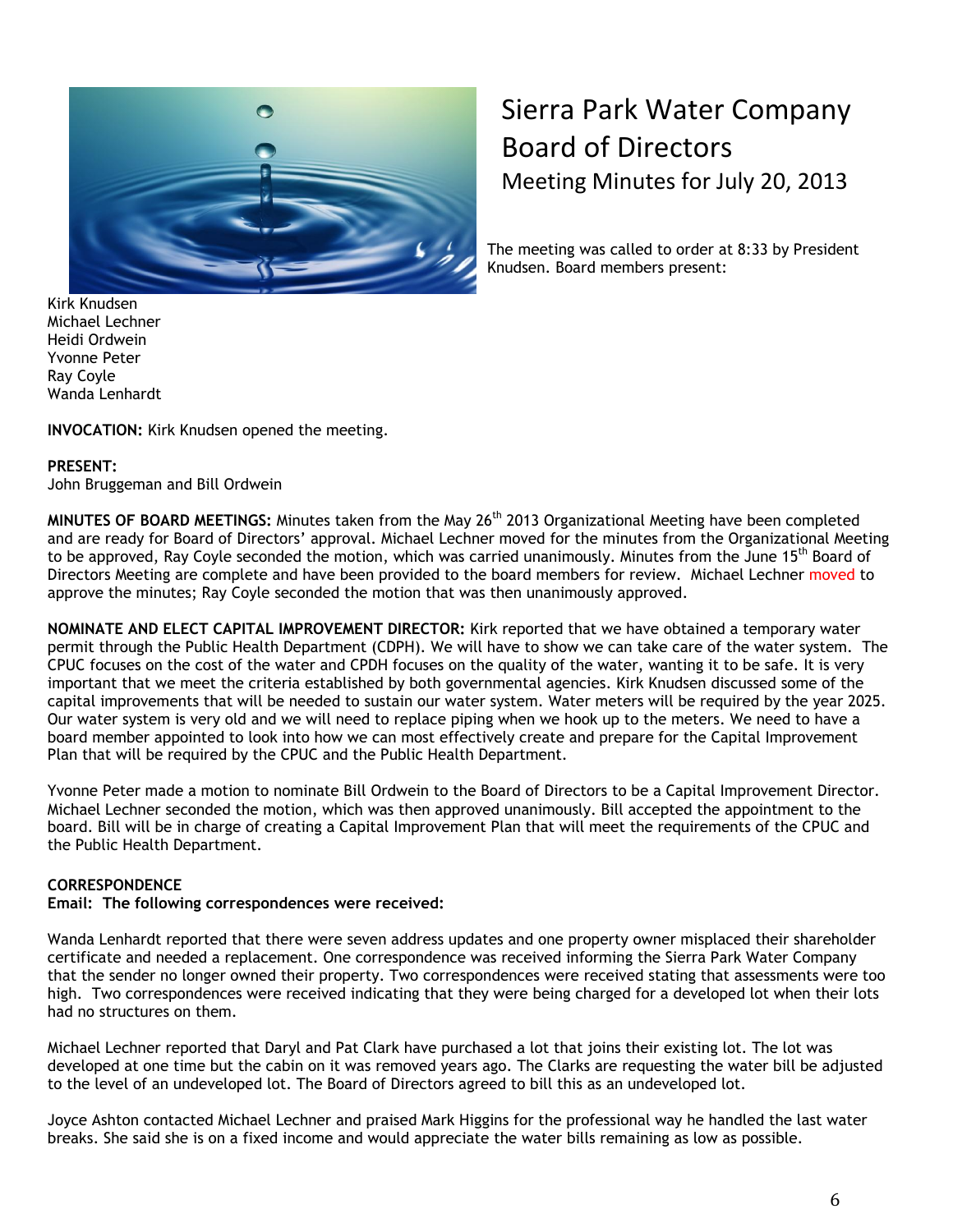Complaints about the water rates were discussed. Bill Ordwein discussed the current condition of our water system. For years the Park has done nothing but fix breaks in the system. The CPUC has determined that our lines are not up to current standards and so we must make changes. The improvements we are obligated to make are costly but must be done. Surveys have been completed which will assist in this process. Bill will be forming a committee to assist him in creating a Capital Improvement Plan.

**WATER EMPLOYEE REPORT:** Heidi Ordwein reported that Kirk Knudson is now getting reports from the caretaker, Mark Higgins, regarding water usage on a regular basis. Heidi reported that the gate going to the water tank has been completed. The roads to the two main tanks needed to be graded and this has been completed.

#### **DIRECTOR REPORTS:**

President – Kirk Knudsen reported that the process with the TMF is moving forward. The water usage between May 16, 2013 and June 29, 2013 was 1,580,000 gallons. The manganese levels will now be monitored on a quarterly basis. It was found to be slightly elevated at one point, but the manganese levels were never in an unhealthy range. Increased monitoring is being done to monitor these levels.

Vice President – Michael Lechner - none

Treasurer – Ray Coyle – There are currently 93 shares sold for the corporation. Bill Ordwein stated that the current bills that need to be paid come to \$14,489. Yvonne Peter made the motion for the bills to be paid. Michael Lechner seconded that motion which was approved unanimously. Bill further mentioned that a little over one third of all the water assessments have been received. As of July 17, 2013 the bank balance was \$78,958.94. After the bills are paid the bank balance will be approximately \$64,900.00.

Secretary – Wanda Lenhardt Stocks have been prepared and were brought to the meeting for signatures.

Human Resources – Heidi Ordwein – Mark Higgins' hours continue to be monitored, including any overtime needed. This is a busy time of year with a lot to get done before winter sets in, so the part time employee is also working an average of 4 days a week. Mark Higgins' Fidelity Plan will be implemented before August. Five hundred dollars had to be accrued in the account before the plan could be established.

**OLD BUSINESS :** There is no old business for this meeting.

#### **NEW BUSINESS:**

- 1. The Water Company Newsletter was discussed. It is anticipated that the newsletter will typically be sent out quarterly. Newsletters will contain the minutes from the meetings, year to date financial information, a message from the president of the Water Company, and seasonal information.
- 2. Carlson will be sending a second bill to property owners who have not paid their water bill. On September 1, 2013 unpaid bills will be considered delinquent. CPUC policies regarding delinquent bills will be followed.
- 3. Heidi Ordwein is working on a list of Rules and Regulations that apply to the caretaker's position. Mark will not be able to provide services to property owners who have a problem with the water on their property. He will only be able to deal with problems that occur as a result of an issue with the Water Company equipment/pipes. A list of rules will be published in the near future. If Mark's services are requested for issues that are the property owner's responsibility, the property owner will be billed for those services.
- 4. The Park's phone will continue to take messages. Wanda Lenhardt will now be responsible for taking messages and distributing them to those to need to receive them. Bill Ordwein said that there is a way the voicemail can be divided into a message tree system so the messages will be saved for the appropriate corporation.
- 5. The August meeting will be moved to August  $10^{th}$  at 8:30 a.m. Bill Ordwein pointed out that the Financial Statements are created at the end of the month and are therefore somewhat outdated by the time a meeting occurs on the 3<sup>rd</sup> Saturday of the month. The September meeting will occur on the 3<sup>rd</sup> Saturday of the month, but all subsequent meetings will be held on the second Saturday of the month.

The meeting ended without an executive session at 10:13 a.m.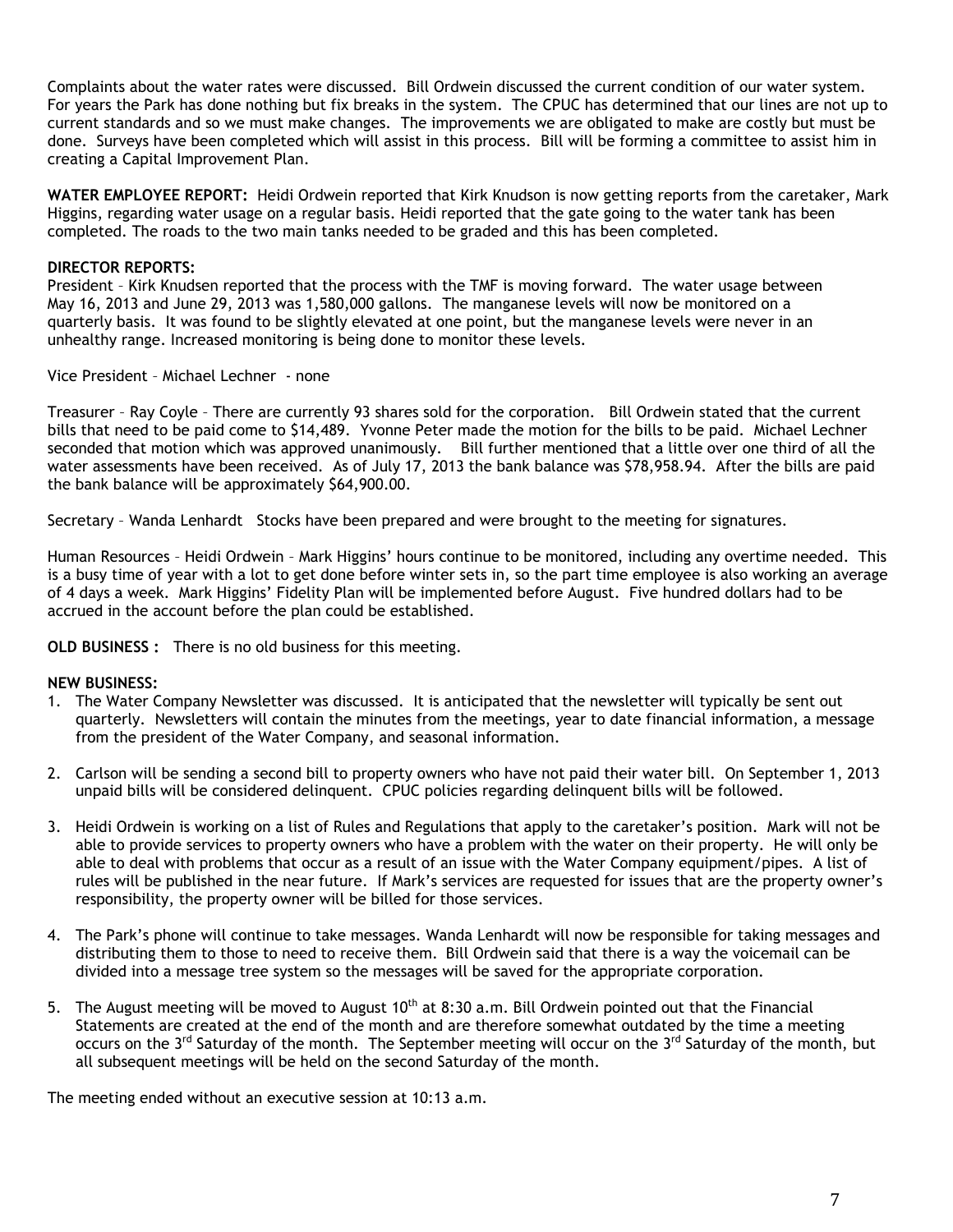

## Sierra Park Water Company Board of Directors Meeting Minutes for August 10, 2013

The meeting was called to order at 8:35 am by Heidi Ordwein.

#### **PLEDGE OF ALLEGIANCE:** All

#### **Board members present:**

Heidi Ordwein Yvonne Peter Ray Coyle Bill Ordwein

Board members excused: Kirk Knudsen, Michael Lechner, Wanda Lenhardt (proxy submitted to Heidi Ordwein)

Other attendees: Ron Hawke

#### **INVOCATION:** Ray Coyle

**MINUTES OF BOARD MEETING:** Minutes of the July 20, 2013 Board Meeting have been reviewed by the Board. Additions or corrections: none. Motion to approve them by Ray Coyle; Bill Ordwein seconded. Minutes were approved by all Board members.

#### **NEW BUSINESS:**

1. New Treasurer: With the resignation of Ray Coyle, the Water Company needed to designate a new Treasurer. Motion was made to elect Bill Ordwein as Treasurer by Yvonne Peter. Second: Ray Coyle. Vote: Approved by all Board members.

- 2. Insurance for Rec. Association: during the transition period, the RA has requested that the Water Company add the RA to their insurance. Motion by Yvonne Peter, Second by Ray Coyle. Vote: Approved by all Board members.
	- Coldwell Insurance must be contacted to facilitate this change. Heidi Ordwein will email them to add the  $\bullet$ RA to the Water Company Insurance.

#### **CORRESPONDENCE:** Wanda Lenhardt – emails, letters, etc.

1. Ralph Pombo – states being billed at the higher rate for property that does not have a dwelling. Letter to be sent to him stating he should get County to correct their records and submit same to us before a change is made to his bill for water. The Board has decided it is not in a position to make adjustments unless the governing body (Tuolumne County) is in agreement. We use the County records for billing purposes and we should not be making our own

adjustments that do not correspond to their records.

2. Letter from Sweet Family regarding their bill.

#### **DIRECTOR REPORTS:**

**Secretary –** Wanda Lenhardt - see correspondence items.

**Treasurer -** Bill Ordwein said that the Finances are incomplete and he is working on these with the Accounting firm.

Motion to Pay Bills: Made by Yvonne Peter, Second: Ray Coyle. Vote: Approved by all Board members